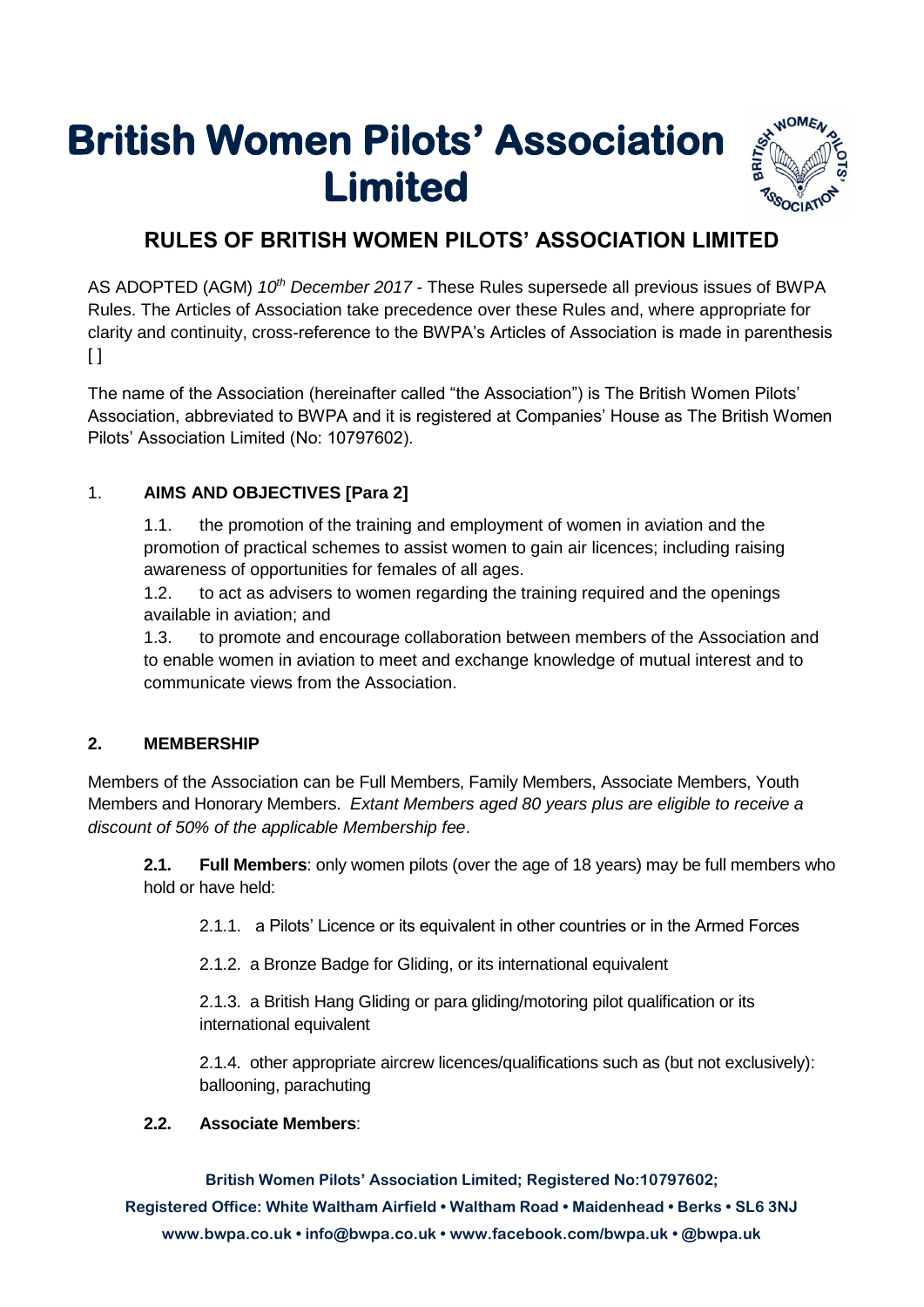2.2.1. Women training for the licences and certificates referred to in Rule 2.1.

2.2.2. Men and women interested in furthering the aims of the Association and committed to the Association's Objectives.

**2.3. Family Members:** Both full and Associate Members may take out Family Membership to cover their parents, partners and children under eighteen years of age. All contact for a Family Membership will be through one address.

**2.4. Youth Members:** Young people over 16 years and under the age of 18 years may join as Youth Members on payment of 50% of the usual Associate subscription. Youth Members cannot exercise rights as Full Members even if otherwise qualified until aged 18 years. Young people younger than 16 years would be expected to join in association with a Family Membership.

**2.5. Honorary Membership:** Women and men may be granted free Honorary Membership on invitation by the committee to join the Association.

#### **3. BWPA SUBSCRIPTIONS AND RENEWALS**.

**3.1. Membership Year**: The Membership year matches the BWPA's financial year running from 1 May to 30 April and renewal fees are due on 1 May.

**3.2. Membership Subscription**. The Membership Subscription is agreed by the Membership annually at the AGM, based on the recommendation of the Committee. Any changes to the annual subscription take effect from the start of the BWPA's following financial year, the date of which is  $1<sup>st</sup>$  May.

**3.3. Joining the BWPA**. Any woman may apply for Full or Associate Membership as appropriate, and any man may apply for Associate Membership. All applications shall be on the form agreed by the Committee and the applicant must provide enough information to determine their eligibility, together with an undertaking that the applicant will comply with the Rules of the Association.

3.3.1. Applications from Youth Members (ie: anyone aged under 18 years) must be countersigned by an adult guardian, who would routinely be copied into financial communications and supplies a contact for that purpose.

**3.4. Membership and Data Protection**. The Association will only collect and retain information necessary for contacting the member, running the association, and achieving its objectives. All Members may request a copy of records held for them and its correction or deletion of or some or all details. Deletion of essential information could lead to suspension of Membership.

3.4.1. Membership data can only be released through the Committee and then only in accordance with Data Protection advice.

3.4.2. The Membership List must not / will not be used for gain or reward or for any commercial purposes.

#### **3.5. Members' Rights and Responsibilities**:

**British Women Pilots' Association Limited; Registered No:10797602;** 

**Registered Office: White Waltham Airfield • Waltham Road • Maidenhead • Berks • SL6 3NJ www.bwpa.co.uk • info@bwpa.co.uk • www.facebook.com/bwpa.uk • @bwpa.uk**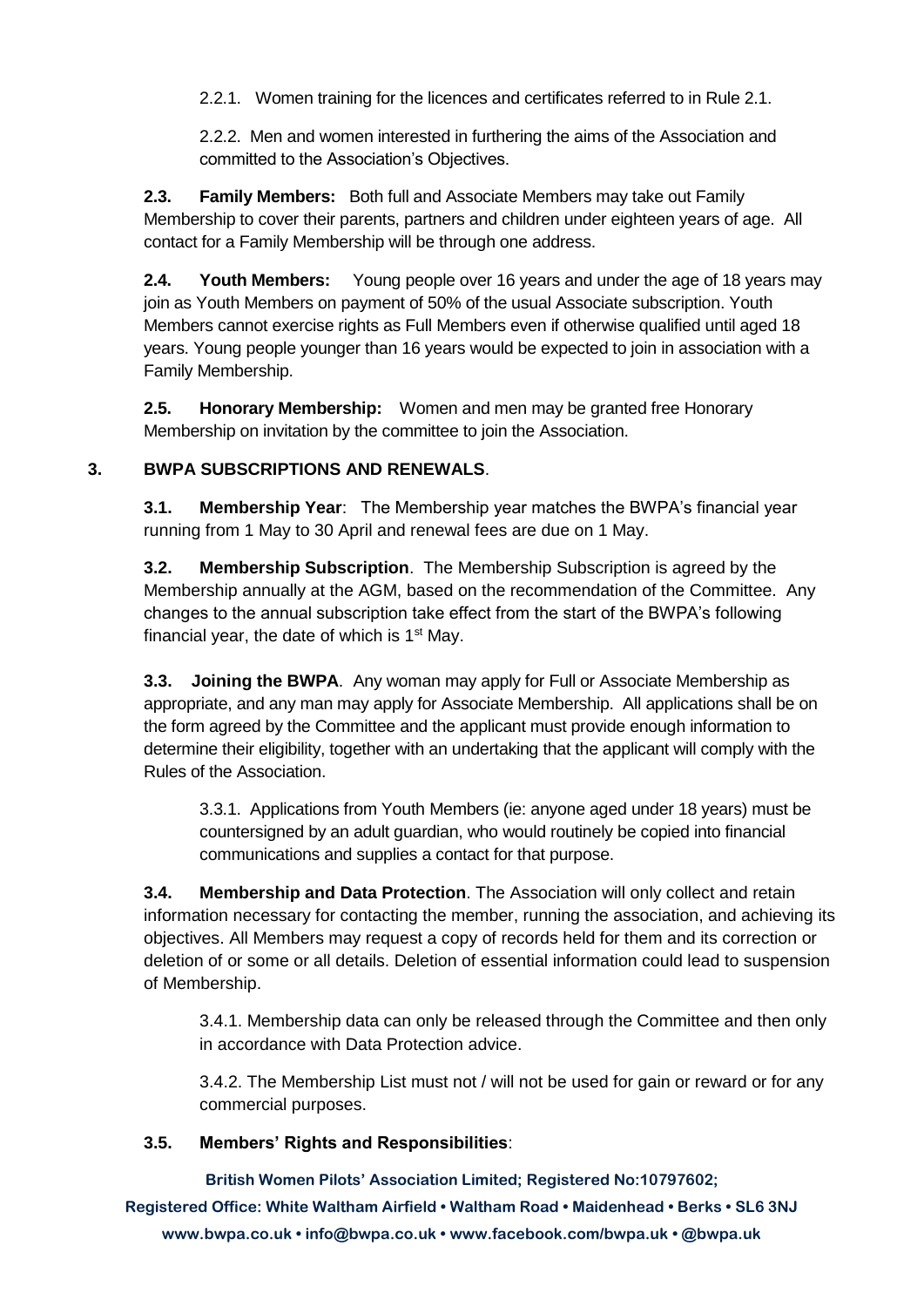3.5.1. All Members must notify the Association of any changes in their contact details or eligibility criteria for their class of membership.

3.5.2. The Association will provide Members with a copy of these Rules when they join and on revision. The annexes may also be supplied to any Member on request to the Secretary.

3.5.3. Activities to the Detriment of the BWPA. If any Member engages in any activities which are considered by the Committee to be prejudicial to the interests of the Association, the Committee may request the resignation of that Member.

3.5.4. Resignation. Any member wishing to resign shall do so in writing to the Secretary (at [secretary@bwpa.co.uk\)](mailto:secretary@bwpa.co.uk) (Article)

**3.6. Membership Renewal**. Membership renewal fees are due as at 1 May, when renewal will be notified to the members once electronically to the supplied address or, if no email, to a postal address. The Member then has three months to renew from the date fees are due, ie: by 31 July or BWPA membership will automatically cease on 1 August if not renewed.

3.6.1. Full Members cannot vote at General Meetings whilst their subscription renewal remains due and unpaid.

3.6.2. Members (over 18 years of age) are individually liable for a maximum of £1 in event of a claim on the Association.

## **4. GENERAL MEETINGS**

General Meetings enable Members to take part in the running of their Association. No business may be conducted at a General Meeting without a minimum of twelve Full Members (a quorum) present at the scheduled start time of the General Meeting or within 30 minutes of that time. Associate Members may attend, but only Full Members can vote. There are two types of General Meeting.

**4.1. Annual General Meeting (AGM):** An AGM must be held in every calendar year at a time and place decided by the Committee and not more than fifteen months after the last preceding AGM. Members are notified in writing at the email (or postal) address so that they have been given at least 21 days in advance of an AGM.

**4.2. Extraordinary General Meeting (EGM):** All General Meetings other than AGMs, are Extraordinary General Meetings. Members will be given at least 14 days' notice of any EGM. They cover one topic only and are called either by:

4.2.1. The Committee may call an EGM if they consider a matter cannot wait until the AGM, or

4.2.2. Formal request by 5% of the Full Member to discuss a specific notified topic.

## **5. THE COMMITTEE**

The Committee is responsible for the general organisation, running and management of the Association. The Committee consists of:

**British Women Pilots' Association Limited; Registered No:10797602;**  5.1. The Honorary Officers, who are: Chairwoman, Vice-Chairwoman, Treasurer and Secretary. These Honorary Officers are also Directors of the incorporated Association.

**Registered Office: White Waltham Airfield • Waltham Road • Maidenhead • Berks • SL6 3NJ www.bwpa.co.uk • info@bwpa.co.uk • www.facebook.com/bwpa.uk • @bwpa.uk**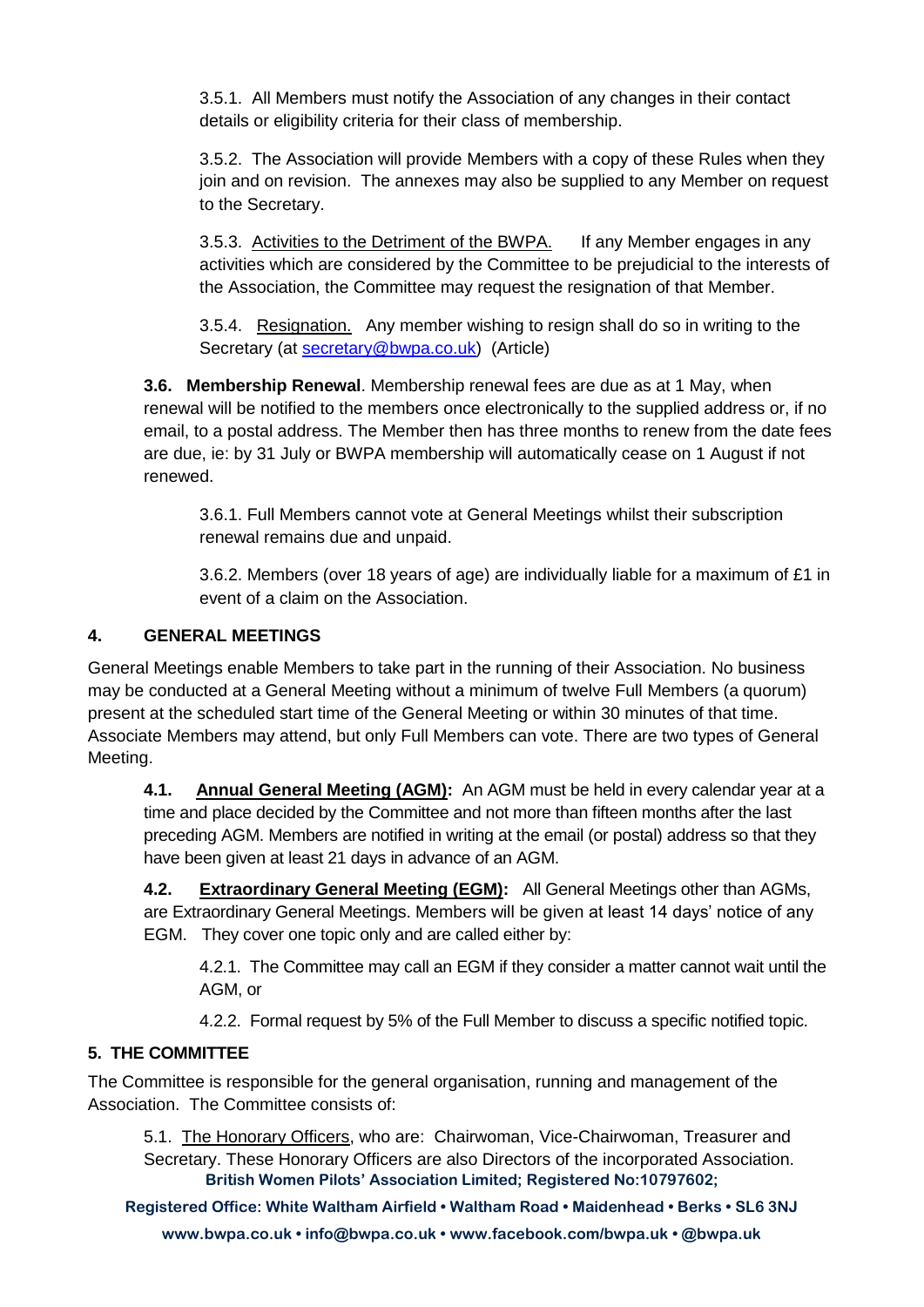5.2. Ordinary Committee Members – Voting Members of the Committee, who will be not be more than ten or less than three Full Members.

5.3. Up to two associate members may, at the discretion of the Committee, stand for election to the Committee, (the position to include full voting rights and eligibility to serve as an Honorary Officer for the duration of their service).

5.4. The office of a member of the Committee shall be vacated when:

5.4.1. The Committee Member's Subscription is not paid by or on the due date

5.4.2. In the case of a Member of the Committee who is required to handle Association money belonging to the Association, a receiving order is made against her or she makes any arrangement with her creditors.

5.4.3. A Member is diagnosed to be suffering from a psychiatric disorder rendering her incapable of carrying out her duties.

5.4.4. A Committee Member gives notice in writing to resign her office.

5.5. **Removal**. The Association may, by Ordinary Resolution, remove any member of the Committee before the scheduled end of her term of office and may, by Ordinary Resolution, appoint another member in her stead. The replacement person shall retain her office for as long to replace the member in whose place she is appointed, had she not been removed and standing down on the same date.

5.6. **The Chairwoman** is nominated from amongst already serving Members of the Committee.

5.7. **Terms of Office of Officer and Ordinary Committee Members**. The Association may in General Meeting decide the terms of office for its Honorary Officers and Ordinary Members of the Committee.

5.7.1. The Honorary Officers and Ordinary Committee Members shall normally hold office for one year, and be eligible for re-election for a further year up to a total of six consecutive years.

5.7.2. Ordinary Committee members who have completed six consecutive years stand down and are only eligible for re-election after one year.

5.7.3. Previous years of service on the Committee for the Chairwoman, who must be a Committee Member, and the Honorary Officers, will be disregarded.

5.8. **Nominations to the Committee.** Prior to the AGM the Membership will be notified of Committee vacancies and asked for nominations on the appropriate form. Honorary Officers and the Ordinary Members of the Committee shall be elected at the Annual General Meeting in every year. Proxy votes are permitted to vote for Committee Members.

**6. BWPA FINANCE AND ACCOUNTS**. The BWPA's Committee is responsible for keeping of proper books of accounts for the Association, and reporting to the Membership sufficiently to permit decisions.

6.1. Accounts submitted to the Membership include:

6.1.1. All sums of money received and expended and the matters in respect of which such receipts and expenditure took place.

6.1.2. All sales and purchases of goods and services

**British Women Pilots' Association Limited; Registered No:10797602;** 

**Registered Office: White Waltham Airfield • Waltham Road • Maidenhead • Berks • SL6 3NJ www.bwpa.co.uk • info@bwpa.co.uk • www.facebook.com/bwpa.uk • @bwpa.uk**